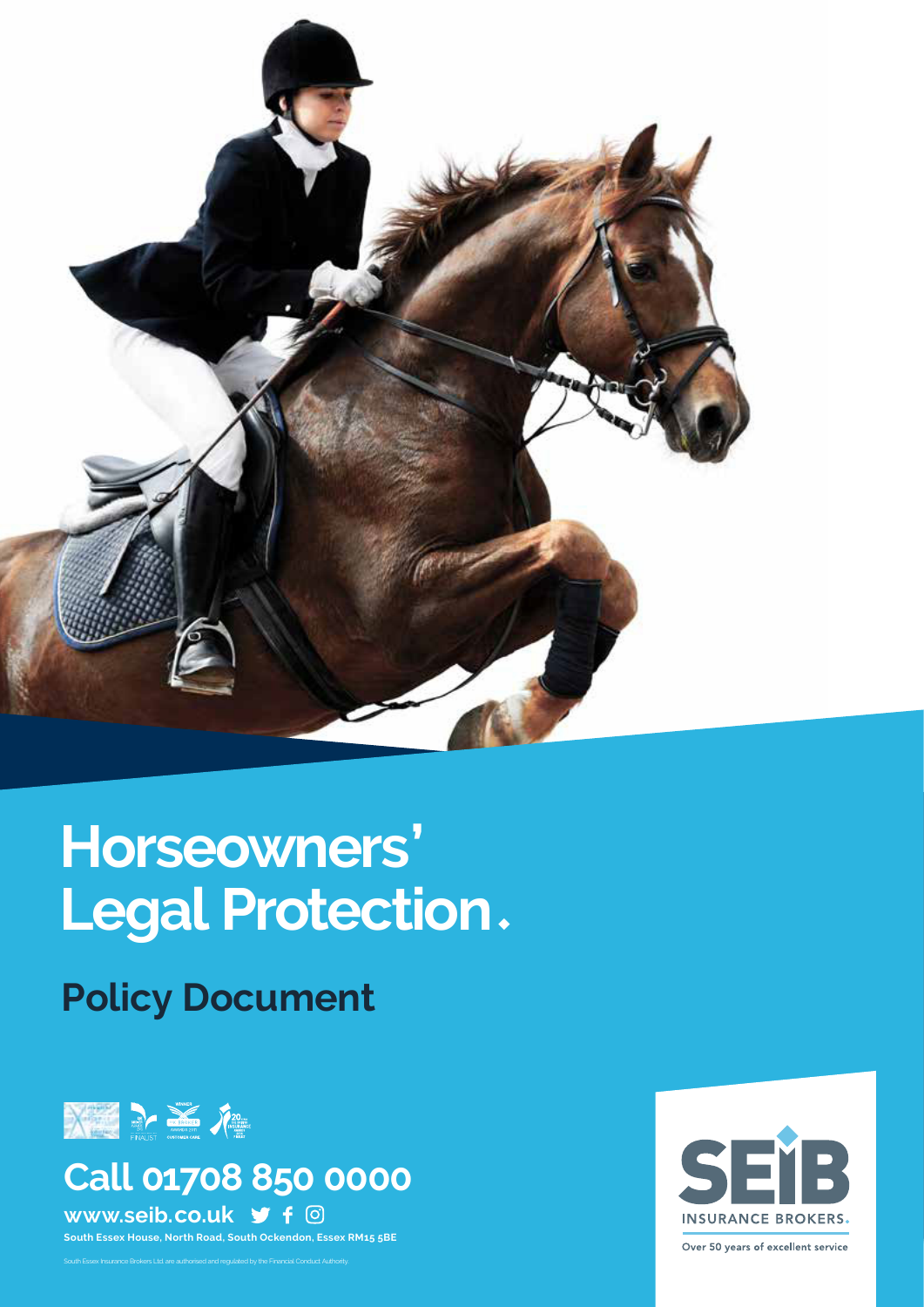# **Horseowners' Legal Protection**

#### **How to take out Horseowners' Legal Protection**

Simply pay the premium to SEIB Insurance Brokers (SEIB) when arranging Horse & Pony or Sport Horse insurance through them. Your cover will be issued and will run for 12 months. Horseowners' Legal Protection is only available when you buy and maintain your Horse & Pony or Sport Horse insurance from SEIB. This document details the terms of the Policy and explains how to use the Helplines and make a claim.

#### **Helplines**

All helplines are subject to fair and reasonable use. The level of fair usage will depend on individual circumstances. However, if **our** advisors consider that your helpline usage is becoming excessive they will tell you. If following that warning usage is not reduced to a more reasonable level, **we** can refuse to accept further calls.

#### **Legal & Tax Advice**

In the event of a legal or tax problem **we** would strongly recommend that you initially take advantage of **our** confidential legal and tax advice service available under this policy; the only cost to you is a standard rate call. The advice covers consumer legal matters within UK and EU law or tax matters within the UK. Your query will be dealt with by a suitably qualified specialist experienced in handling a range of legal and tax related matters.

Legal advice is available 24/7 while tax advice is available 9am-5pm Monday to Friday. You can get advice by telephoning **0344 571 7976**. Use of this service does not constitute reporting of a claim.

#### **Consumer Legal Services**

Register today at:

**www.araglegal.co.uk** and enter the voucher code AFE48BBE98B5 to access the law guide and download legal documents to help with consumer legal matters. For example, you can create a contract for the sale of your horse or pony.

#### **Claims Procedure**

Potential claims must be notified as soon as possible to the Claims Helpline by telephoning **0330 303 1955** and confirmed by completing a claim form which **we** will send to you.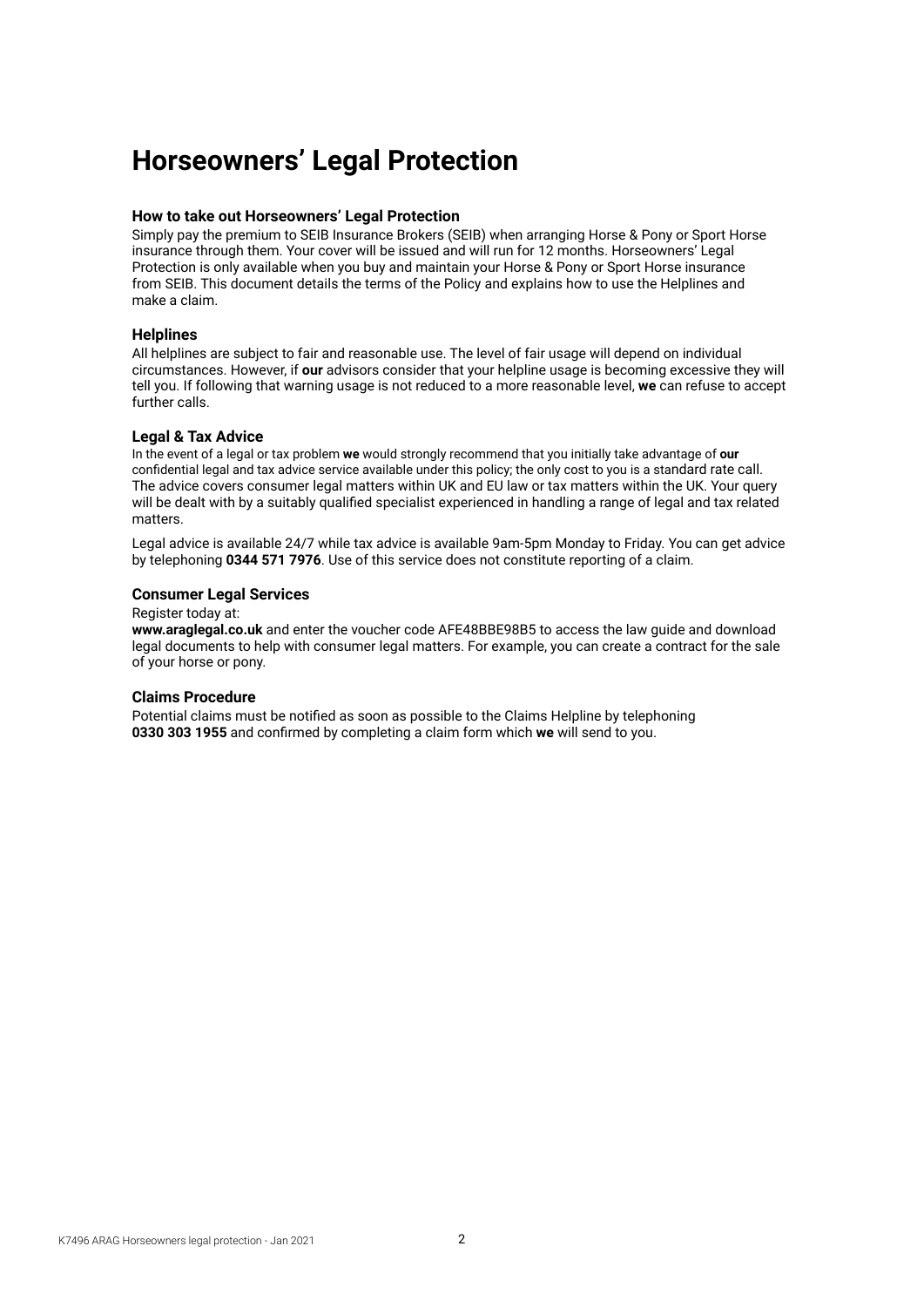# **IMPORTANT**

This is "claims made" legal expenses insurance which means that subject to the terms of this Policy, **you** are covered for claims under this insurance as long as during the **Period of Insurance**:

- a. **you** become aware; and
- b. **you** notify **us**;

of an event which may give rise to such a claim;

c. applied to claims occurred policies. Provided **you** are unaware of the circumstances before the Policy starts **we** will cover claims made during the **Period of Insurance**.

#### **Claims Procedure**

Telling **us** about **your** claim:

- 1) If **you** need to make a claim, **you** must notify **us** as soon as possible.
- 2) If **you** instruct **your** own solicitor without telling **us**, **you** will have to pay for costs that are not covered by this Policy.
- 3) A claim form can be downloaded at **www.arag.co.uk/newclaims**, or requested by telephoning **us** on **0330 303 1955** between 9am and 5pm weekdays (except bank holidays).
- 4) The completed claim form and supporting documentation can be sent to **us** by email, post or fax. Further details are set out on the claim form itself.

#### **What happens next?**

- 1) **We** will send **you** a written acknowledgment by the end of the next working day after receiving **your** claim form.
- 2) Within five working days of receiving all the information needed to assess the availability of cover under the Policy, **we** will write to **you** either:
	- a) confirming cover under the terms of this Policy and advising **you** of the next steps to progress **your** claim; or
	- b) if the claim is not covered, **we** will explain in full the reason why and advise whether **we** can assist in another way.
- 3) When a representative is appointed they will try to resolve **your** dispute without delay, arranging mediation whenever appropriate.
- 4) **We** will check on the progress of **your** claim with the **Appointed Advisor** from time to time. Sometimes matters cannot be resolved quickly, particularly if the other side is slow to cooperate or a legal timetable is decided by the courts.

#### **Privacy Statement**

This is a summary of how **we** collect, use, share and store personal information. To view **our** full privacy statement please see **our** website **www.arag.co.uk**

The **insurer**'s full privacy notice may be found at the following link: **https://www.hdi-specialty.com/int/en/ legals/privacy**

#### **Collecting personal information**

ARAG may be required to collect certain personal or sensitive information which may include name, address, date of birth and if appropriate medical information. **We** will hold and process this information in accordance with all relevant data protection regulations. Should **we** ask for personal or sensitive information, **we** undertake that it shall only be used in accordance with **our** privacy statement. **We** may also collect information for other parties such as suppliers **we** appoint to process the handling of a claim.

#### **Using personal or sensitive information**

The reason **we** collect personal or sensitive information is to fulfill **our** contractual and regulatory obligations in providing this insurance product, for example to process premium or handle a claim. To fulfill these obligations, **we** may need to share personal or sensitive information with other organisations. **We** will not disclose personal or sensitive information for any purpose other than the purpose for which it was collected. Please refer to **our** full privacy statement for full details.

#### **Keeping personal information**

**We** shall not keep personal information for any longer than necessary.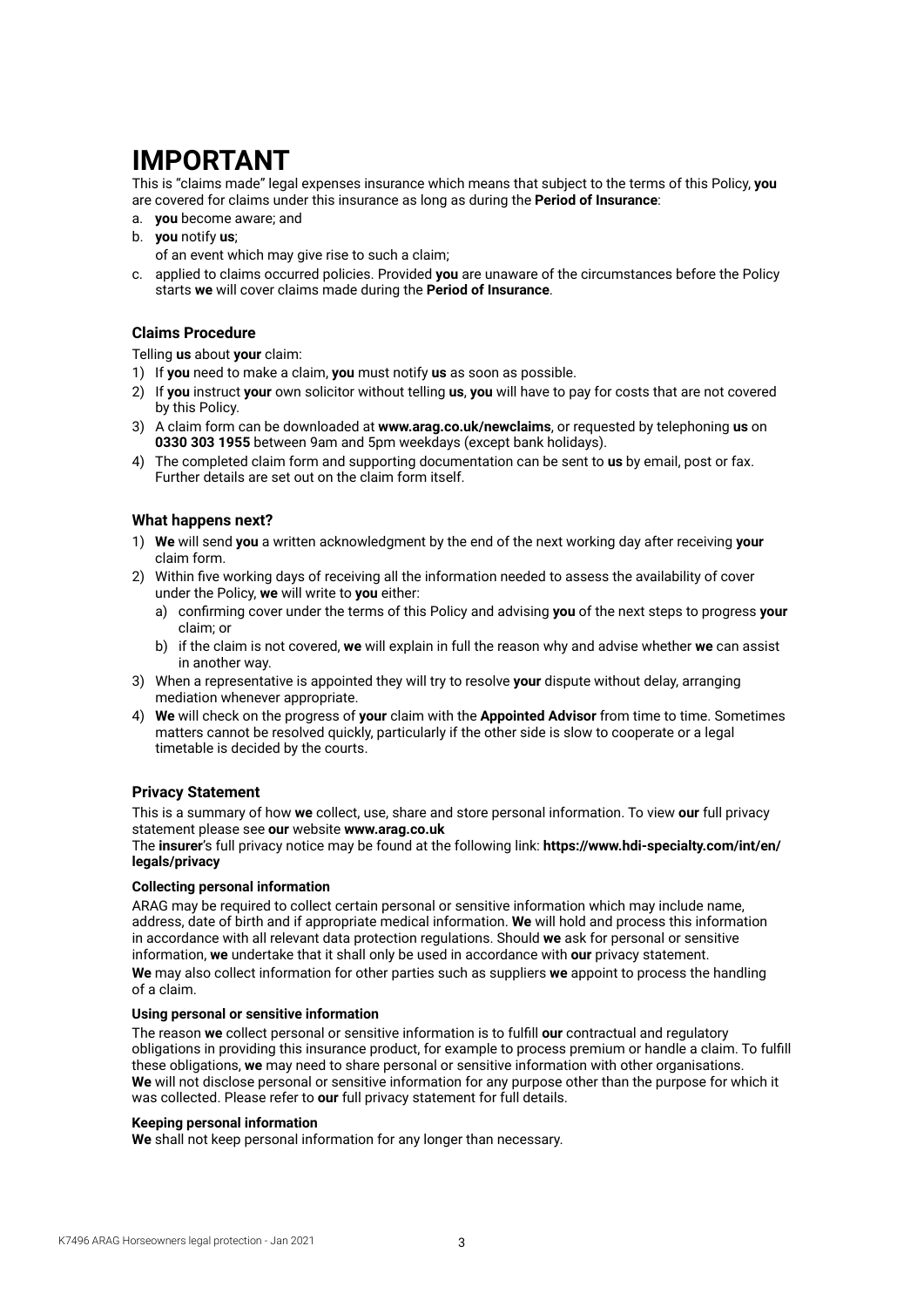#### **Your rights**

Any person insured by this Policy has a number of rights in relation to how **we** hold personal data including; the right to a copy of the personal data **we** hold; the right to object to the use of personal data or the withdrawal of previously given consent; the right to have personal data deleted. For a full list of privacy rights and when **we** will not be able to delete personal data please refer to **our** full privacy statement.

#### **DATA PRIVACY NOTICE FOR SEIB**

**Your** privacy is important to SEIB. SEIB will process **your** personal data in accordance with the applicable data protection law.

The data controller in respect of any personal data which may be held about **you** or processed is SEIB who **you** can contact via the Data Protection Officer at South Essex House, North Road, South Ockendon, Essex RM15 5BE or on **01708 850 000** or email dataprotection@seib.co.uk

SEIB process **your** personal data for the purposes of offering and carrying out insurance related services to **you** or to an organisation or other persons which **you** represent. **Your** personal data is also used for business purposes such as fraud prevention and business management. This may involve sharing **your** personal data with, and obtaining information about **you** from, SEIB's group companies and third parties such as brokers, loss adjusters, credit reference agencies, fraud prevention agencies, service providers, professional advisors, external independent financial advisers (IFAs) or business partners and SEIB's regulators. In some circumstances the processing may be carried on outside of the European Economic Area where suitable arrangements will be taken to ensure that **your** personal information is protected.

#### **SPECIAL CATEGORIES OF DATA**

In order to provide **your** insurance Policy or when making a claim, SEIB may need to collect or process information relating to **your** or a dependant's health or criminal convictions. As this is 'sensitive personal data' SEIB are required to obtain **your** consent to process this information. If **you** do not consent to SEIB processing this information SEIB may be unable to provide **your** insurance Policy or process any claim. **You** are entitled to withdraw this consent at any time. However, withdrawing **your** consent may mean SEIB are unable to continue providing **your** cover meaning **your** insurance Policy may be cancelled. **Your** Policy terms and conditions set out what will happen in the event **your** Policy is cancelled.

Where SEIB have **your** consent, SEIB may market their services to **you** or provide **your** personal data to their related companies or business partners for marketing purposes. **You** can opt out of marketing communications at any time by clicking on the link at the bottom of any email or by contacting SEIB.

#### **FRAUD PREVENTION**

SEIB may check **your** details with various fraud prevention and credit reference agencies. If **you** make a claim, SEIB will share **your** information (where necessary) with other companies to prevent fraud. For the purposes of deciding whether to accept and pay a claim or any part of it, SEIB may appoint loss adjusters or external investigation services to act on SEIB's behalf.

If false or inaccurate information is provided and fraud is identified, details will be passed to fraud prevention agencies including Claims and Underwriting Exchange, run by MIB and the Insurance Fraud Register, run by the Insurance Fraud Bureau. Law enforcement agencies may access and use this information.

#### **FURTHER INFORMATION**

For further information on how **your** personal data is used and **your** rights in relation to **your** personal data please refer to SEIB's Privacy Policy at www.seib.co.uk/about-us/privacy-policy or contact SEIB's Data Protection Officer.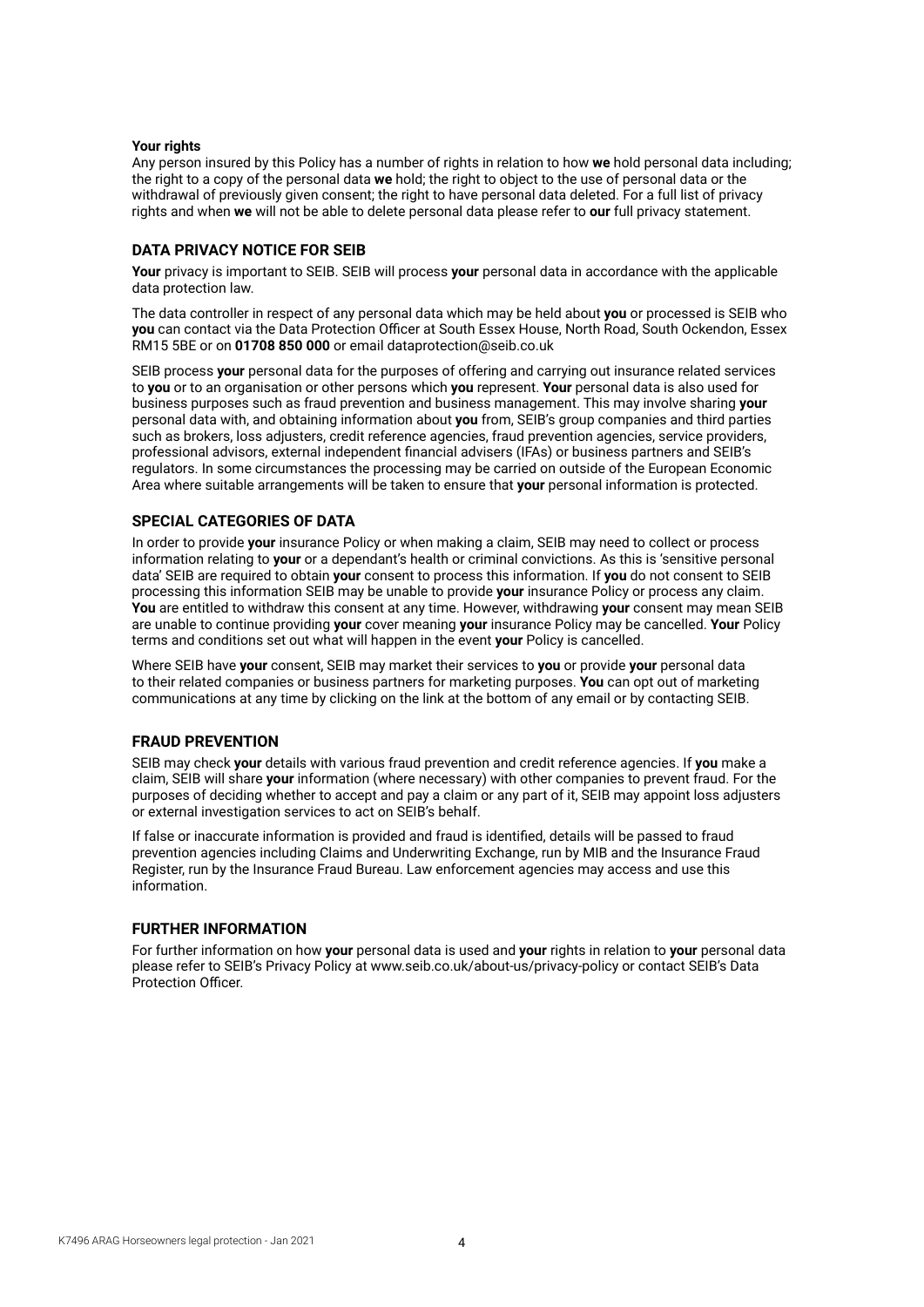#### **Definitions**

Wherever the following words or expressions appear in bold type they will have the meaning given to them below:

#### **Appointed Advisor**

The solicitor, mediator or other advisor appointed by **us** to act on **your** behalf under this Policy.

#### **Collective Conditional Fee Agreement**

A legally enforceable agreement entered into on a common basis between the **Appointed Advisor** and **us** to pay their professional fees on the basis of 100% "no-win no-fee".

#### **Conditional Fee Agreement**

A legally enforceable agreement between **you** and the **Appointed Advisor** for paying their professional fees on the basis of 100% "no-win no-fee".

#### **Insured Horse/Pony**

The horse and/or pony declared to and accepted by the insurer of the Horse & Pony or Sport Horse insurance Policy.

#### **Insurer**

HDI Global Specialty SE (commercial register number: HRB 211924), (FRN: 659331).

#### **Legal Costs & Expenses**

- 1) Reasonable legal costs, fees and disbursements reasonably and proportionately incurred by the **Appointed Advisor** on the standard basis and agreed in advance by **us**. The term "standard basis" can be found within the Courts' Civil Procedure Rules Part 44.3
- 2) Other side's costs, fees and disbursements incurred in civil claims where **you** have been ordered to pay them or pays them with **our** agreement.

#### **Limit of Cover**

The **Insurer** will pay up to £50,000 for all claims under this Policy that arise from one or more INSURED EVENTS occurring at the same time or from the same cause.

#### **Period of Insurance**

The period which is shown in **your** Horse & Pony or Sport Horse insurance Policy, provided that cover under that Policy remains in force.

#### **Policy Period**

The period of legal expenses cover administered by **us** starting with the date on which **you** first took out the Horse & Pony or Sport Horse insurance Policy and ending with the expiry of the **Period of Insurance** as long as there has been no break in cover at any stage.

#### **Reasonable Prospects of Success**

A greater than 50% chance of successfully pursuing or defending the claim. If **you** are seeking damages or compensation, there must also be a greater than 50% chance of enforcing any judgment that might be obtained.

In all claims involving an appeal, where **you** must have a greater than 50% chance of being successful.

Where it has been determined that reasonable prospects of success as set out above do not exist, **you** shall be liable to pay any legal costs incurred should **you** pursue or defend **your** claim irrespective of the outcome.

#### **Territorial Limits**

For insured events 1 and 3, the United Kingdom, Channel Islands, Isle of Man and countries in the European Union. For all Insured events the United Kingdom, Channel Islands and Isle of Man.

#### **We**, **us**, **our**

ARAG plc who is authorised under a binding authority agreement to administer this insurance on behalf of the **insurer**.

#### **You**, **your**

A person who at the time of an event falls into the following class of persons: Sections 1 & 2: the **Member** or the rider authorised by the **Member** to ride the **Insured Horse/Pony**; Section 3: the **Member** only.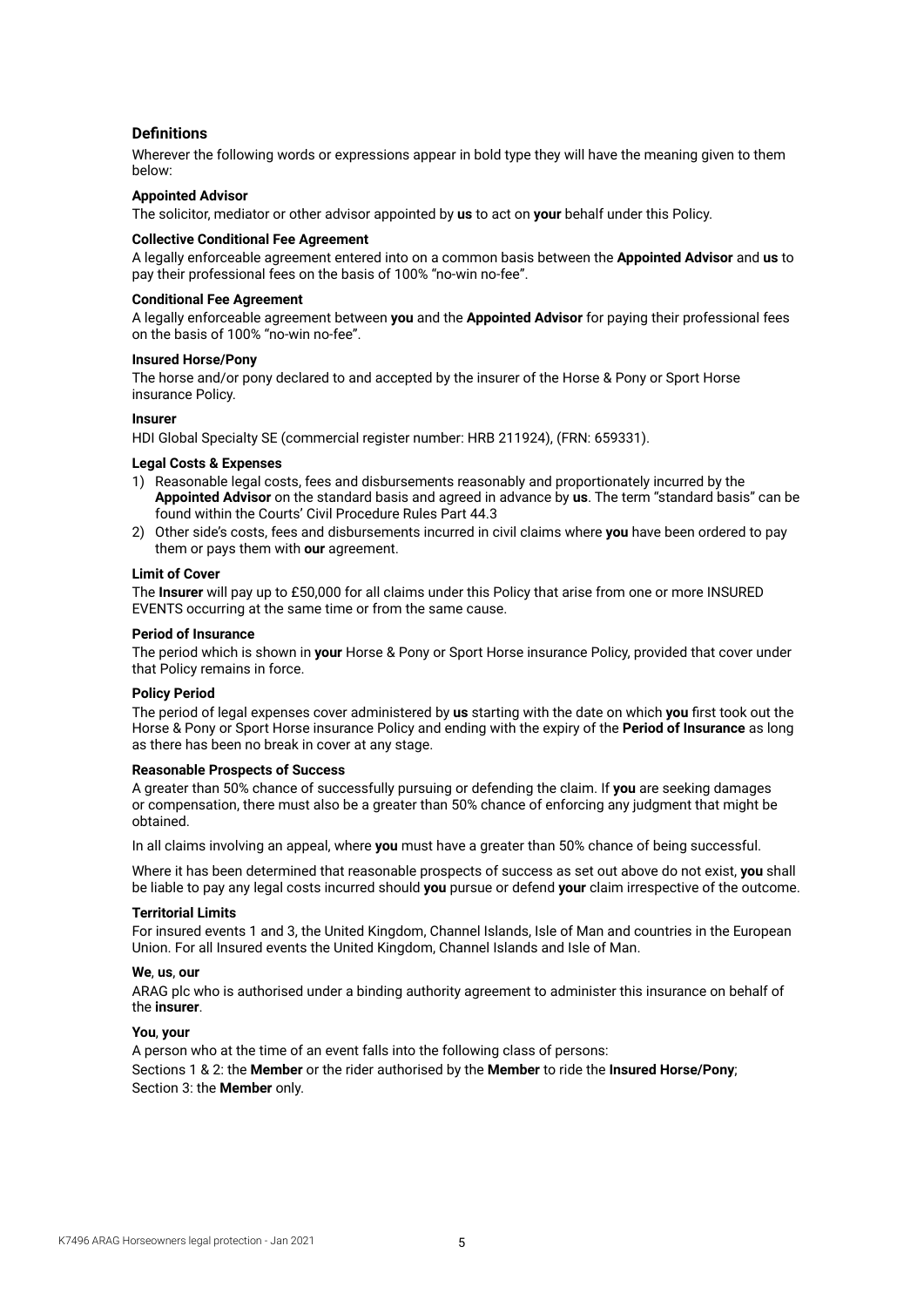# **YOUR POLICY COVER**

Following an insured event the **Insurer** will pay **Legal Costs & Expenses** up to the Limit of Cover, including the cost of appeals subject to all the following requirements being met:

- 1) **You** have paid the insurance premium.
- 2) **You** keep to the terms of this Policy and cooperate fully with **us**.
- 3) The Insured event happens within the **Territorial Limit**.
- 4) The claim always has **Reasonable Prospects of Success** and is reported to **us**; – during the **Period of Insurance** and
	- as soon as **you** first become aware of circumstances which could give rise to a claim.
- 5) Unless there is a conflict of interest **you** always agree to use the **Appointed Advisor** chosen by **us** before proceedings have been or need to be issued.
- 6) Any dispute will be dealt with through mediation or by a court.

A claim is considered to be reported to **us** when **we** have received the fully completed claim form.

#### **INSURED EVENTS COVERED**

#### **1. Personal Injury**

An accident which is the fault of another party and which causes **your** death or personal injury, while **you** are riding, mounting, dismounting, caring for or leading the **Insured Horse/Pony**.

#### **What is not insured under insured event 1**

Any claim arising from or relating to:

- 1. mental injury, nervous shock, depression or psychological symptoms where the **you** have not sustained physical injury to **your** body;
- 2. a contract entered into by **you**;
- 3. defending any claim other than an appeal.
- **2. Claiming back losses arising from injury to the Insured Horse/Pony and property damage**

Following an event that damages **your** property or injures or kills the **Insured Horse/Pony** while **you** are riding, mounting, dismounting caring for or leading the **Insured Horse/Pony**: **We** will claim back losses not otherwise insured under **your** Horse & Pony or Sport Horse insurance Policy, including but not limited to;

- a. damage to tack and personal possessions;
- b. any excess **you** have to pay under **your** Horse & Pony or Sport Horse insurance Policy;
- c. expenses incurred;

from the person responsible.

#### **What is not insured under insured event 2**

- 1. **We** will not claim back losses which are covered by **your** Horse & Pony or Sport Horse insurance Policy.
- 2. Any claim arising from or relating to a contractual agreement.
- 3. Defending a claim that arises from injury to the **Insured Horse/Pony** or following the loss of or damage to **your** property.

*Note - the intention is to pursue ULR claims for injury to the horse, and to property, that arises from an accident that results in death or injury to the horse.*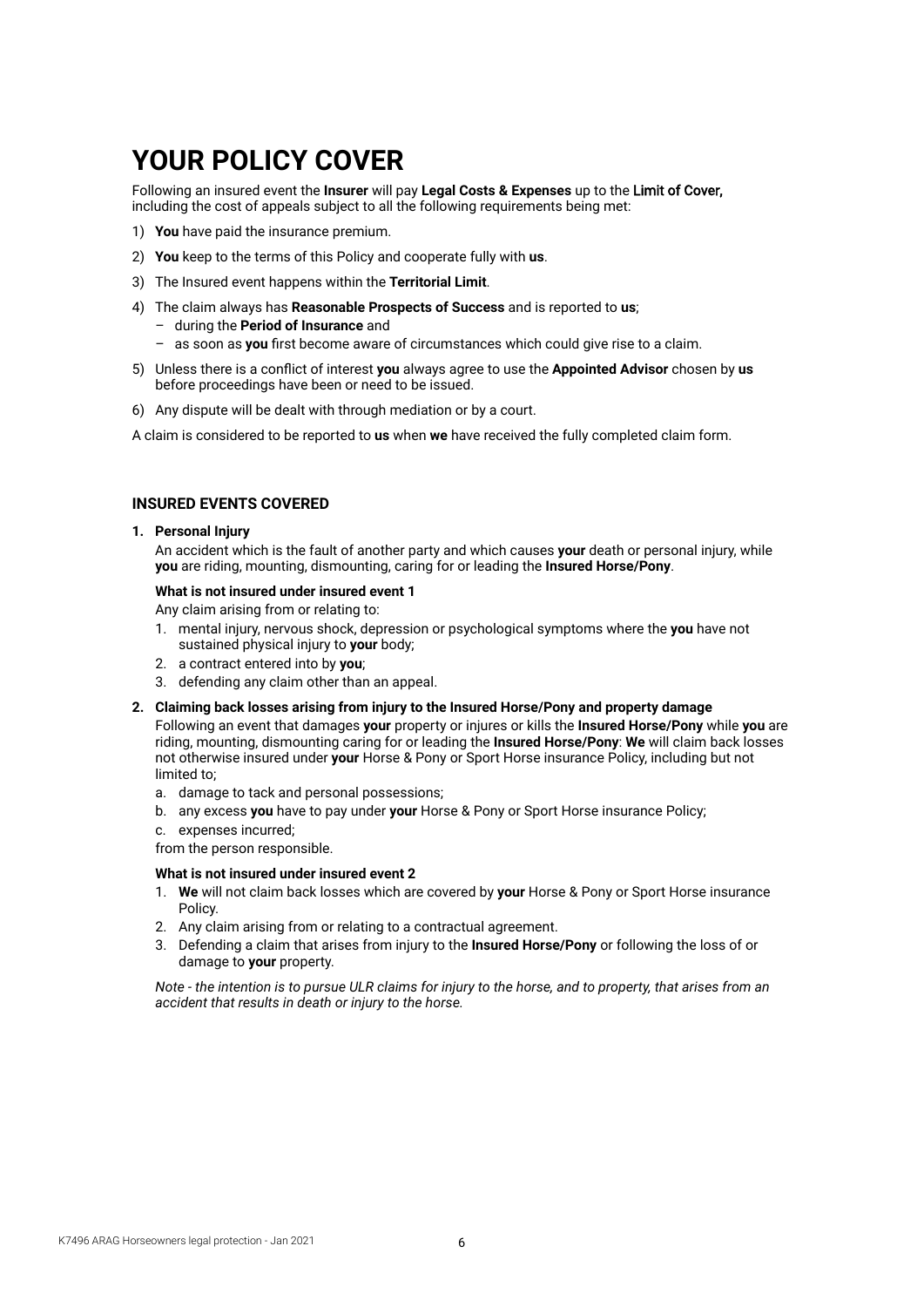#### **3. Contract**

 A dispute arising out of an agreement or alleged agreement **you** have entered into for; buying or privately selling

- (i) the **Insured Horse/Pony**
- (ii) tack, feed, equipment or other goods that benefit the **Insured Horse/Pony** or which are needed to ride or care for it
- (iii) the loan of the **Insured Horse/Pony**
- (iv) the purchase of services in connection with the **Insured Horse/Pony**
- (v) the lease or licence to occupy stabling, paddock or land on which to keep the **Insured Horse/Pony**

 The contract for the goods or services must have been made after the start of the **Policy Period** and at least £100 must be in dispute.

#### **What is not insured under insured event 3 Any claim arising from or relating to:**

- 1) financial loans
- 2) business, venture for gain, profession or employment
- 3) a settlement due under an insurance policy
- 4) a. construction work on any land, designing or converting buildings, or
	- b. the purchase, sale, loan of the **Insured Horse/Pony** where the value of the contract exceeds £10,000

#### **WHAT IS NOT INSURED UNDER THIS POLICY**

**You** are not covered for any claim arising from or relating to:-

- 1) **Legal Costs & Expenses** incurred without **our** consent
- 2) any actual or alleged act, omission or dispute happening prior to, or existing at the start of the Policy, and which **you** knew or ought reasonably to have known could give rise to a claim under this Policy
- 3) an amount below £100
- 4) an allegation or prosecution against **you** involving:
	- a) assault, violence or dishonesty;
	- b) malicious falsehood;
	- c) the manufacture, dealing in or use of alcohol, illegal drugs, indecent or obscene materials;
	- d) illegal immigration;
	- e) offences under Part 7 of the Proceeds of Crime Act 2002 (money laundering offences)
- 5) a dispute with a member of **your** family
- 6) an insured event arising from **your** deliberate or reckless act
- 7) fines, penalties or compensation awarded against **you**
- 8) a judicial review
- 9) a dispute with **us** or the **Insurer** or the company that sold **you** this Policy
- 10) defamation
- 11) a) ionising radiations or contamination by radioactivity from any nuclear fuel or from any nuclear waste from the combustion of nuclear fuel;
	- b) radioactive, toxic, explosive or other hazardous properties of any explosive nuclear assembly or nuclear component thereof
	- c) war, invasion, act of foreign enemy hostilities (whether declared or not), civil war, rebellion, revolution, insurrection or military or usurped power
	- d) pressure waves from aircrafts or other aerial devices travelling at sonic or supersonic speed
	- e) any terrorist action (regardless of any other cause or event contributing concurrently or in any other sequence to the liability) or any action taken in funding, preventing or suppressing terrorist action. If the **Insurer** alleges that by reason of this exclusion any liability or loss is not covered by this policy, the burden of proving the contrary shall be upon **you**
- 12) a group litigation order
- 13) **your** participation in racing where this is **your** profession.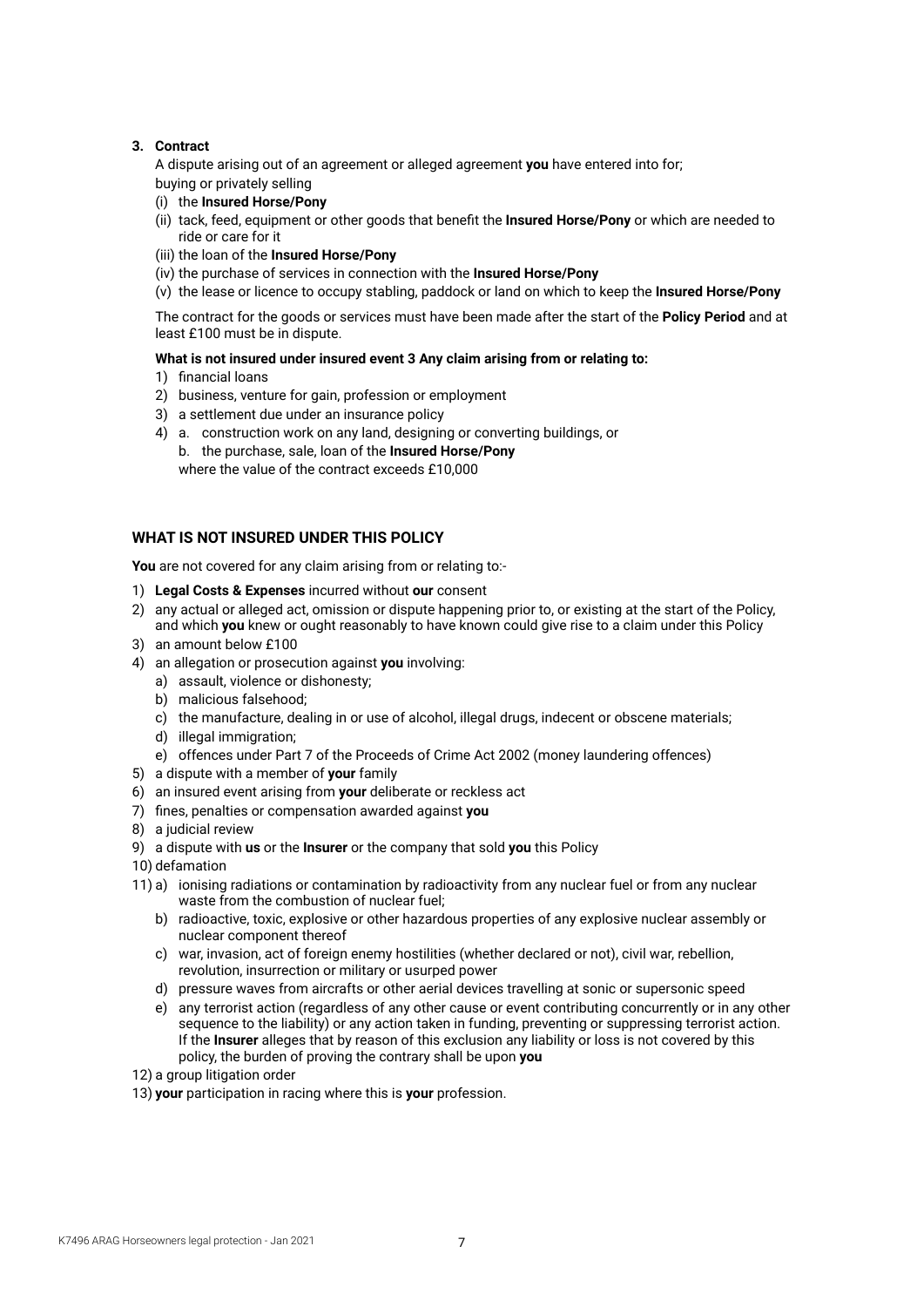#### **CONDITIONS WHICH APPLY TO THE WHOLE POLICY**

Where the **Insurer**'s risk is affected by **your** failure to keep to any of these conditions the **Insurer** may cancel **your** policy, refuse a claim or withdraw from an ongoing claim. The **Insurer** also reserves the right to recover **Legal Costs & Expenses** from **you** if this happens.

#### **1. Your Responsibilities**

**You** must

- a) tell **us** immediately after **you** first become aware of any cause, event or circumstances which could to give rise to a claim under this policy
- b) tell **us** immediately of anything that may make it more costly or difficult for the **Appointed Advisor** to resolve the claim in **your** favour
- c) cooperate fully with the **Appointed Advisor** and **us**, give the **Appointed Advisor** any instructions **we** require, and keep them updated with progress of the claim
- d) take reasonable steps to recover **Legal Costs & Expenses** and where recovered pay to the **Insurer**
- e) tell the **Appointed Advisor** to have the **Legal Costs & Expenses** assessed or audited if **we** require
- f) keep any **Legal Costs & Expenses** as low as possible
- g) allow the **Insurer** at any time to take over and conduct in **your** name any claim, proceedings or investigation.

#### **2. The Appointed Advisor**

- a) In certain circumstances as set out in 2 b) below, **you** may choose an **Appointed Advisor**. In all other cases no such right exists and **we** shall choose the **Appointed Advisor**.
- b) **You** may choose an **Appointed Advisor** if:
	- i) **we** agree to start proceedings or proceedings are issued against **you**, or
	- ii) there is a conflict of interest.
- c) Where **you** wish to exercise **your** right to choose, **you** must write to **us** with **your** preferred representative's contact details. Where **you** choose to use **your** preferred representative, the **Insurer** will not pay more than **we** agree to pay a solicitor from **our** panel. (**Our** panel solicitor firms are chosen with care and **we** agree special terms with them which may be less than the rates available from other firms).
- d) If the **Appointed Advisor** refuses, with good reason, to continue acting for **you**, if **you** dismiss the **Appointed Advisor** without good reason, or **you** withdraw from the claim without **our** agreement, or if the **Appointed Advisor** refuses with good reason to continue acting for **you**, cover will end immediately unless **we** agree to appoint another **Appointed Advisor**.
- e) The **Appointed Advisor** must enter into a **Conditional Fee Agreement** with **you** or a **Collective Conditional Fee Agreement** with **us** if a claim under insured event 1 or 3 where legally permitted.

#### **3. Consent**

 **You** must agree to **us** having sight o the **Appointed Advisor**'s file relating to **your** claim. **You** are considered to have provided consent to **us** and **our** appointed agent to have sight of their file for auditing and quality control purposes.

#### **4. Settlement**

- a) The **Insurer** has the right to settle the claim by paying the value of **your** claim.
- b) **You** must not negotiate, settle the claim or agree to pay any **Legal Costs & Expenses** incurred without **our** written agreement.
- c) If **you** refuse to settle the claim following a reasonable offer, or advice to do so from the **Appointed Advisor** the **Insurer** may refuse to pay further **Legal Costs & Expenses**.

#### **5 Barrister's Opinion**

 **We** may require **you** to obtain and pay for an opinion from a barrister if a dispute arises regarding the merits or value of the claim. If the opinion supports **you**, then the **Insurer** will reimburse the reasonable costs of that opinion. If that opinion conflicts with advice obtained by **us**, then the **Insurer** will pay for a final opinion which shall be binding on **you** and **us**. This does not affect **your** right under Condition 6 below.

#### **6. Disputes**

 If any dispute between **you** and **us** arises from this Policy, **you** can make a complaint to **us** as described on the back page of this Policy and **we** will try to resolve the matter. If **we** are unable to satisfy **your** concerns **you** can ask the Financial Ombudsman Service to arbitrate over the complaint.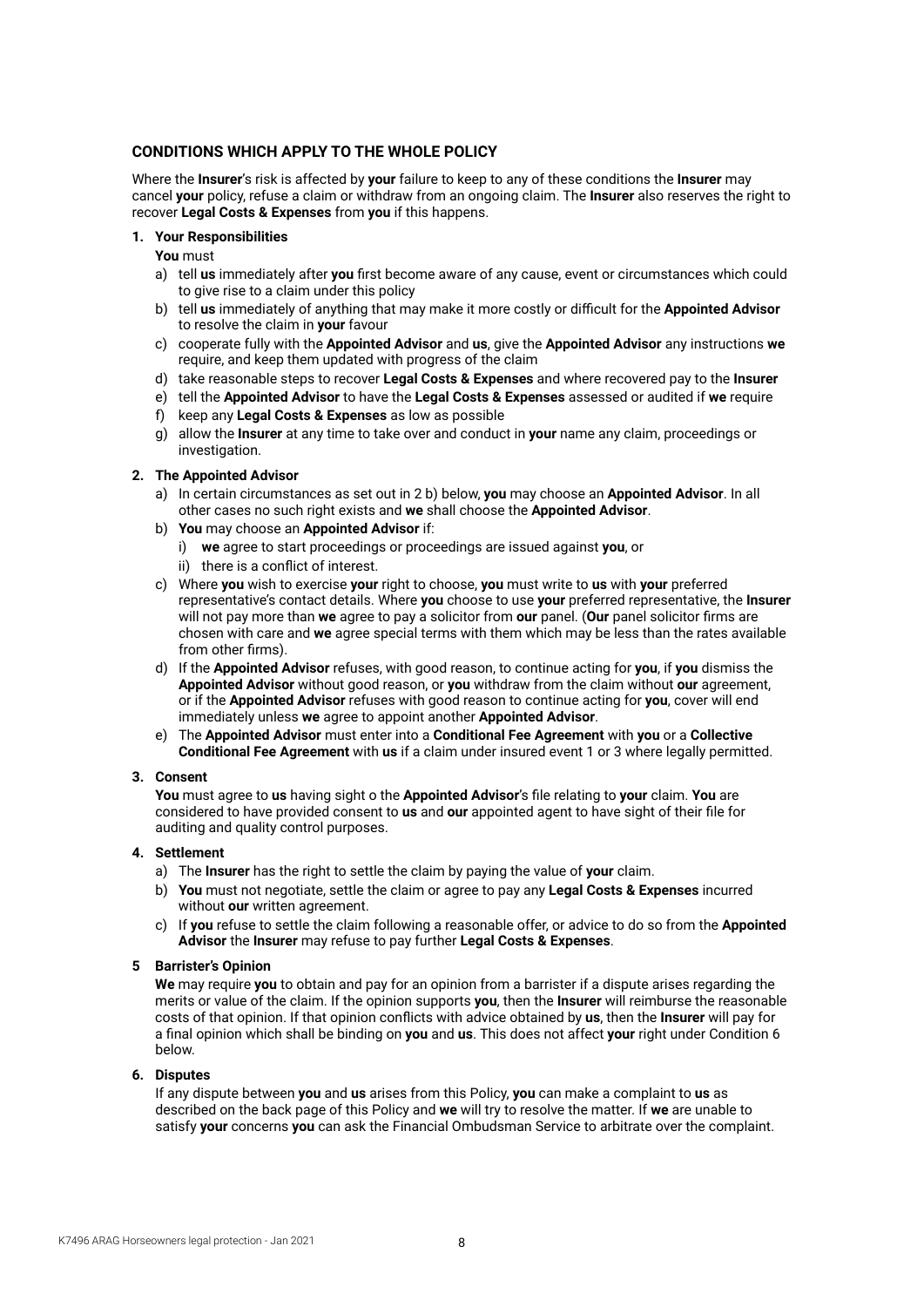#### **7. Other Insurance**

 The **Insurer** will not pay more than their fair share (rateable proportion) for any claim covered by another Policy, or any claim that would have been covered by any other Policy if this Policy did not exist.

#### **8. Fraudulent claims and claims tainted by dishonesty**

- a) If **you** make any claim which is fraudulent or false, the Policy shall become void and all benefit under it will be lost
- b) **You** shall at all times be entirely truthful and open in any evidence, disclosure or statement they give and shall act with complete honesty and integrity throughout. Where, on the balance of probabilities and having considered carefully all the facts of the claim, it appears that **you** have breached this condition and that the breach has:
	- i) affected **our** assessment of **Reasonable Prospects of Success**, and/or
	- ii) prejudiced any part the outcome of **your** claim the **Insurer** shall have no liability for **Legal Costs & Expenses**.

#### **9. Cancellation**

- a) **You** may cancel the Policy within 14 days of the date of issue of this Policy with a full refund of the premium paid provided **you** have not made a claim under the Policy which has been accepted.
- b) **You** may cancel this Policy at any time by giving at least 14 days' notice to **us**. The **Insurer** will not give **you** a refund of the premium **you** have paid for the unexpired period.
- c) Where there is a valid reason for doing so, the **Insurer** has the right to cancel the Policy at any time by giving at least 14 days' written notice to **you**. The **Insurer** will not give **you** a refund of the premium **you** have paid for the unexpired period. **We** will set out the reason for cancellation in writing. Valid reasons may include but are not limited to:
	- i) where the party claiming under this policy fails to cooperate with or provide information to **us** or the **Appointed Advisor** in a way that materially affects **our** ability to process a claim, or **our** ability to defend the **Insurer**'s interests;
	- ii) where the party claiming under this policy uses threatening or abusive behaviour or language, or intimidates or bullies **our** staff or suppliers;
	- iii) where **we** reasonably suspect fraud.

The **Insurer** also reserves the right to withdraw from any claim in the circumstances noted in 9 c).

#### **10. Acts of Parliament & Jurisdiction**

 All Acts of Parliament referred to within the Policy shall include equivalent legislation in Scotland, Northern Ireland, the Isle of Man and the Channel Islands and any subsequent amendment or replacement legislation.

This policy will be governed by English Law.

#### **11. Contracts (Rights of Third Parties) Act 1999**

 A person who is not party to this contract has no right to enforce the terms and conditions of this Policy under the Contracts (Rights of Third Parties) Act 1999.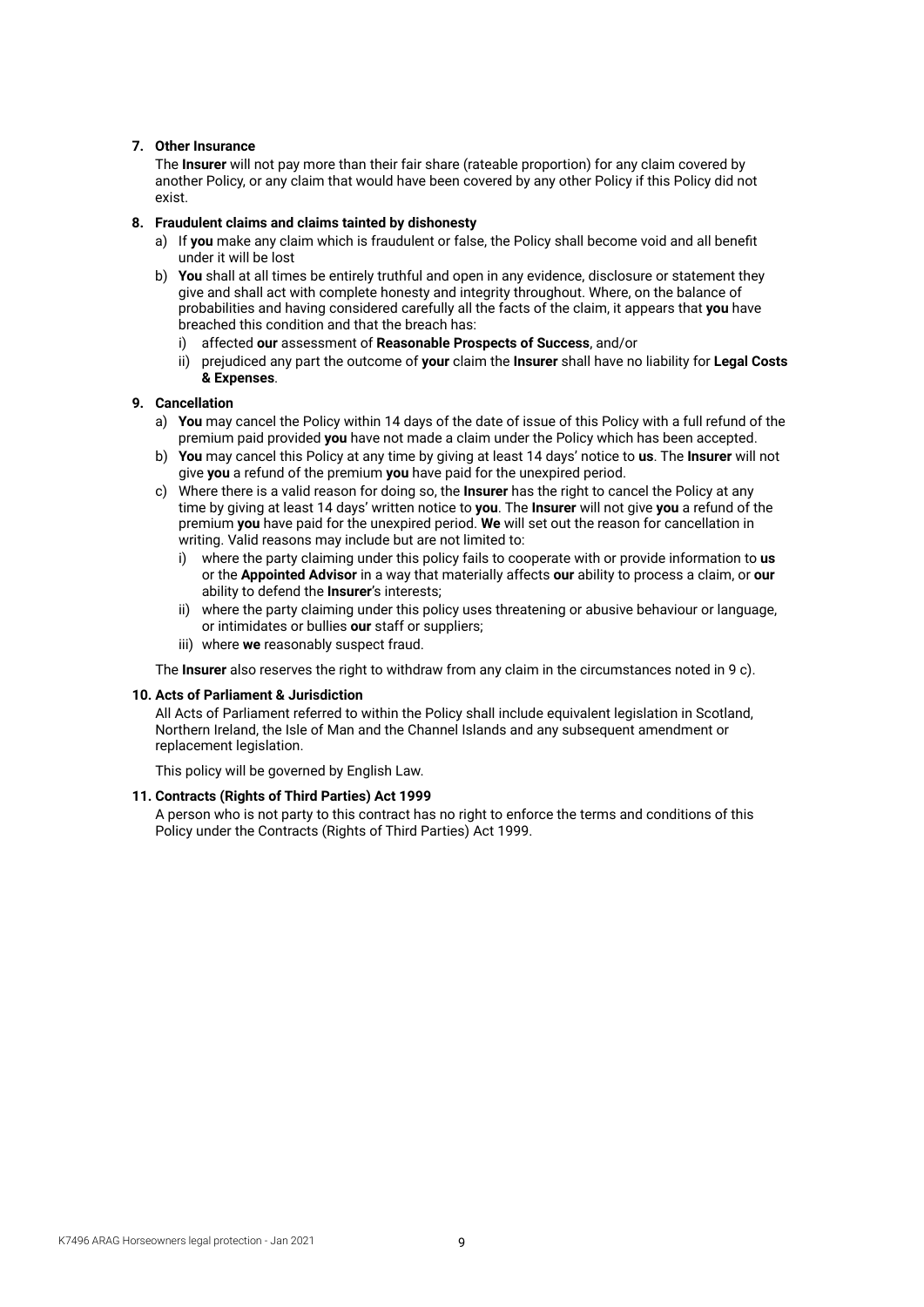### **Complaints Procedure**

**We** aim to provide a standard of service to **our** customers and business partners that is second to none, but occasionally things can still proceed in a way that was not intended. Should this occur, as part of **our** commitment to excellence, **our** Complaint Handling Procedure is designed to resolve any problems quickly and easily.

When first reporting a complaint, please provide **your** policy number, **our** reference, full details of **your** dissatisfaction, and what **you** would like **us** to do in order to resolve the matter.

#### **Step 1**

In the first instance, **we** would encourage **you**, by whichever method is most convenient to **you**, to contact the person who is dealing with the matter.

#### **Step 2**

If this is not appropriate for whatever reason, **you** can contact **our** Customer Relations Department directly, using the following ways:

| Telephone: | 0117 917 1561 (hours of operation are 9am - 5pm, Monday to Friday excluding bank   |
|------------|------------------------------------------------------------------------------------|
|            | holidays. For our mutual protection and training purposes, calls may be recorded). |
| Email:     | customerrelations@arag.co.uk                                                       |
| Address:   | ARAG plc, 9 Whiteladies Road, Clifton, Bristol, BS8 1NN                            |

#### **Step 3**

If **we** are not able to resolve the complaint to **your** satisfaction then **you** can refer it to the Financial Ombudsman Service (FOS). They can be contacted at:

Telephone: 0800 0234 576 or 0300 123 9123 Email: complaint.info@financial-ombudsman.org.uk Financial Ombudsman Service, Exchange Tower, London, E14 9SR

The FOS is an independent service in the UK for settling disputes between consumers and businesses providing financial services. **You** can find more information on the Financial Ombudsman Service at **www.financial-ombudsman.org.uk**

The FOS's decision is binding upon the insurer, but **you** are free to reject it without affecting **your** legal rights.